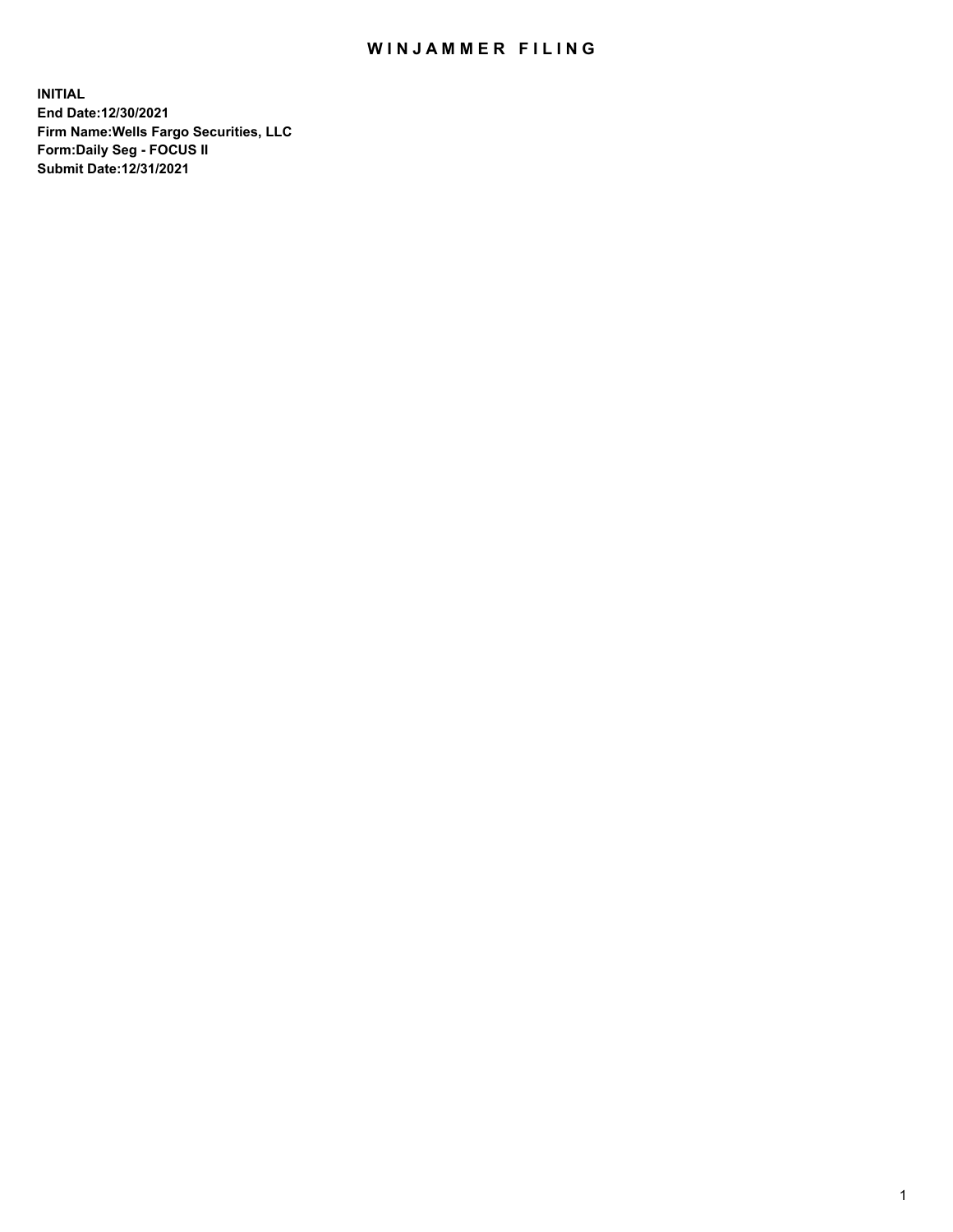**INITIAL End Date:12/30/2021 Firm Name:Wells Fargo Securities, LLC Form:Daily Seg - FOCUS II Submit Date:12/31/2021 Daily Segregation - Cover Page**

| Name of Company                                                                                                                                                                                                                                                                                                                | <b>Wells Fargo Securities LLC</b>                          |
|--------------------------------------------------------------------------------------------------------------------------------------------------------------------------------------------------------------------------------------------------------------------------------------------------------------------------------|------------------------------------------------------------|
| <b>Contact Name</b>                                                                                                                                                                                                                                                                                                            | <b>James Gnall</b>                                         |
| <b>Contact Phone Number</b>                                                                                                                                                                                                                                                                                                    | 917-699-6822                                               |
| <b>Contact Email Address</b>                                                                                                                                                                                                                                                                                                   | james.w.gnall@wellsfargo.com                               |
| FCM's Customer Segregated Funds Residual Interest Target (choose one):<br>a. Minimum dollar amount: ; or<br>b. Minimum percentage of customer segregated funds required:% ; or<br>c. Dollar amount range between: and; or<br>d. Percentage range of customer segregated funds required between: % and %.                       | 115,000,000<br><u>0</u><br><u>00</u><br>0 <sub>0</sub>     |
| FCM's Customer Secured Amount Funds Residual Interest Target (choose one):<br>a. Minimum dollar amount: ; or<br>b. Minimum percentage of customer secured funds required:% ; or<br>c. Dollar amount range between: and; or<br>d. Percentage range of customer secured funds required between: % and %.                         | 30,000,000<br><u>0</u><br>0 <sub>0</sub><br>0 <sub>0</sub> |
| FCM's Cleared Swaps Customer Collateral Residual Interest Target (choose one):<br>a. Minimum dollar amount: ; or<br>b. Minimum percentage of cleared swaps customer collateral required:% ; or<br>c. Dollar amount range between: and; or<br>d. Percentage range of cleared swaps customer collateral required between:% and%. | 340,000,000<br><u>0</u><br>00<br><u>00</u>                 |

Attach supporting documents CH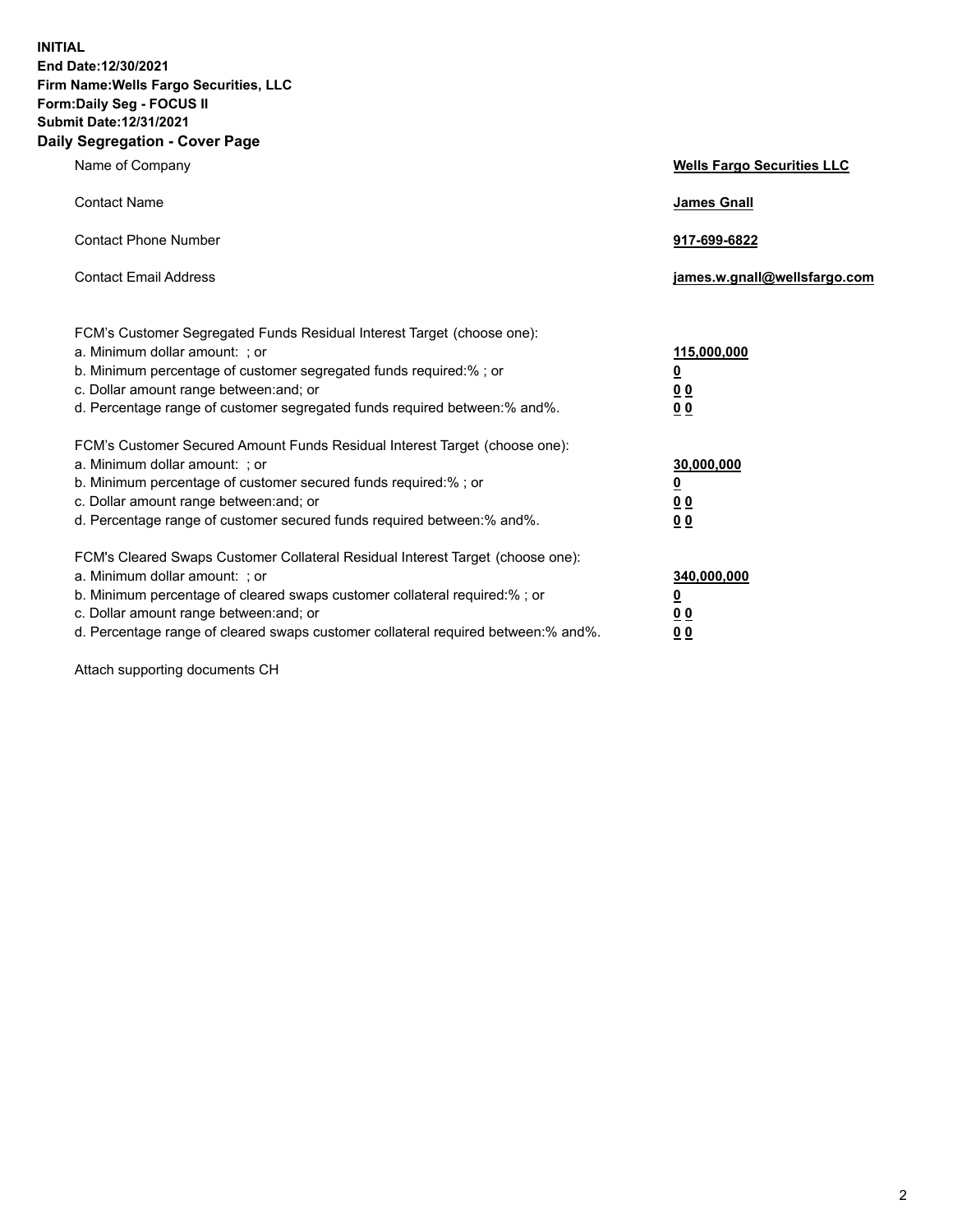**INITIAL End Date:12/30/2021 Firm Name:Wells Fargo Securities, LLC Form:Daily Seg - FOCUS II Submit Date:12/31/2021**

## **Daily Segregation - Secured Amounts**

|     | Foreign Futures and Foreign Options Secured Amounts                                                        |                                  |
|-----|------------------------------------------------------------------------------------------------------------|----------------------------------|
|     | Amount required to be set aside pursuant to law, rule or regulation of a foreign                           | $0$ [7305]                       |
|     | government or a rule of a self-regulatory organization authorized thereunder                               |                                  |
| 1.  | Net ledger balance - Foreign Futures and Foreign Option Trading - All Customers                            |                                  |
|     | A. Cash                                                                                                    | 171,749,892 [7315]               |
|     | B. Securities (at market)                                                                                  | 197,680,550 [7317]               |
| 2.  | Net unrealized profit (loss) in open futures contracts traded on a foreign board of trade                  | 43,253,989 [7325]                |
| 3.  | Exchange traded options                                                                                    |                                  |
|     | a. Market value of open option contracts purchased on a foreign board of trade                             | 3,152 [7335]                     |
|     | b. Market value of open contracts granted (sold) on a foreign board of trade                               | $0$ [7337]                       |
| 4.  | Net equity (deficit) (add lines 1. 2. and 3.)                                                              | 412,687,583 [7345]               |
| 5.  | Account liquidating to a deficit and account with a debit balances - gross amount                          | 13,669,679 [7351]                |
|     | Less: amount offset by customer owned securities                                                           | -13,641,160 [7352] 28,519 [7354] |
| 6.  | Amount required to be set aside as the secured amount - Net Liquidating Equity                             | 412,716,102 [7355]               |
|     | Method (add lines 4 and 5)                                                                                 |                                  |
| 7.  | Greater of amount required to be set aside pursuant to foreign jurisdiction (above) or line                | 412,716,102 [7360]               |
|     | 6.                                                                                                         |                                  |
|     | FUNDS DEPOSITED IN SEPARATE REGULATION 30.7 ACCOUNTS                                                       |                                  |
| 1.  | Cash in banks                                                                                              |                                  |
|     | A. Banks located in the United States                                                                      | 82,775,730 [7500]                |
|     | B. Other banks qualified under Regulation 30.7                                                             | 15,554,466 [7520] 98,330,196     |
|     |                                                                                                            | [7530]                           |
| 2.  | Securities                                                                                                 |                                  |
|     | A. In safekeeping with banks located in the United States                                                  | 132,041,257 [7540]               |
|     | B. In safekeeping with other banks qualified under Regulation 30.7                                         | 0 [7560] 132,041,257 [7570]      |
| 3.  | Equities with registered futures commission merchants                                                      |                                  |
|     | A. Cash                                                                                                    | 52,361,842 [7580]                |
|     | <b>B.</b> Securities                                                                                       | 75,642,925 [7590]                |
|     | C. Unrealized gain (loss) on open futures contracts                                                        | -11,574,874 [7600]               |
|     | D. Value of long option contracts                                                                          | 3,152 [7610]                     |
|     | E. Value of short option contracts                                                                         | 0 [7615] 116,433,045 [7620]      |
| 4.  | Amounts held by clearing organizations of foreign boards of trade                                          |                                  |
|     | A. Cash                                                                                                    | $0$ [7640]                       |
|     | <b>B.</b> Securities                                                                                       | $0$ [7650]                       |
|     | C. Amount due to (from) clearing organization - daily variation                                            | $0$ [7660]                       |
|     | D. Value of long option contracts                                                                          | $0$ [7670]                       |
|     | E. Value of short option contracts                                                                         | 0 [7675] 0 [7680]                |
| 5.  | Amounts held by members of foreign boards of trade                                                         |                                  |
|     | A. Cash                                                                                                    | -39,837,433 [7700]               |
|     | <b>B.</b> Securities                                                                                       | 180,064,135 [7710]               |
|     | C. Unrealized gain (loss) on open futures contracts                                                        | 44,685,403 [7720]                |
|     | D. Value of long option contracts                                                                          | $0$ [7730]                       |
|     | E. Value of short option contracts                                                                         | 0 [7735] 184,912,105 [7740]      |
| 6.  | Amounts with other depositories designated by a foreign board of trade                                     | $0$ [7760]                       |
| 7.  | Segregated funds on hand                                                                                   | $0$ [7765]                       |
| 8.  | Total funds in separate section 30.7 accounts                                                              | 531,716,603 [7770]               |
| 9.  | Excess (deficiency) Set Aside for Secured Amount (subtract line 7 Secured Statement<br>Page 1 from Line 8) | 119,000,501 [7380]               |
| 10. | Management Target Amount for Excess funds in separate section 30.7 accounts                                | 30,000,000 [7780]                |
|     |                                                                                                            |                                  |

11. Excess (deficiency) funds in separate 30.7 accounts over (under) Management Target **89,000,501** [7785]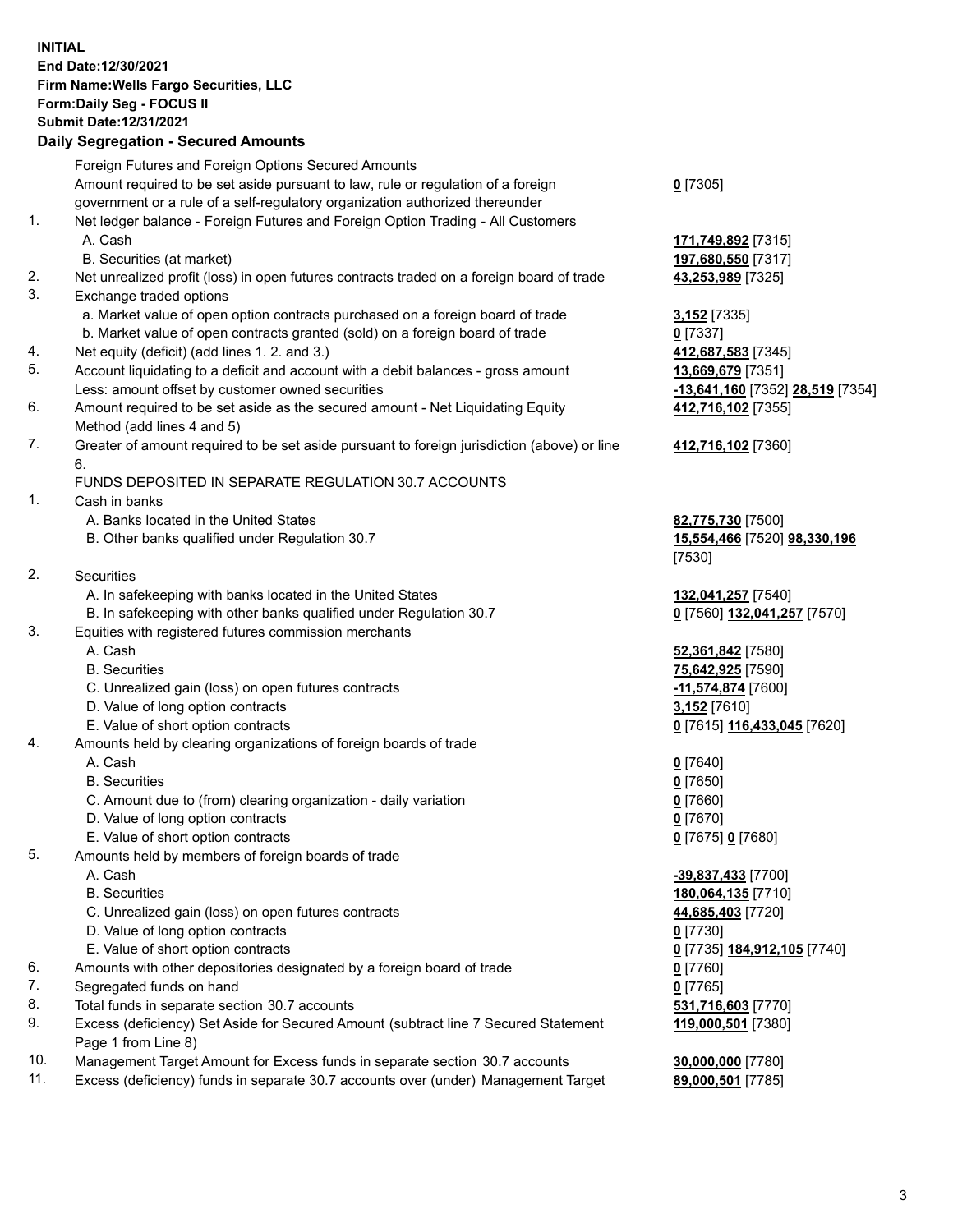**INITIAL End Date:12/30/2021 Firm Name:Wells Fargo Securities, LLC Form:Daily Seg - FOCUS II Submit Date:12/31/2021 Daily Segregation - Segregation Statement** SEGREGATION REQUIREMENTS(Section 4d(2) of the CEAct) 1. Net ledger balance A. Cash **3,984,734,370** [7010] B. Securities (at market) **2,134,100,410** [7020] 2. Net unrealized profit (loss) in open futures contracts traded on a contract market **295,772,089** [7030] 3. Exchange traded options

- A. Add market value of open option contracts purchased on a contract market **972,327,100** [7032] B. Deduct market value of open option contracts granted (sold) on a contract market **-1,001,862,945** [7033] 4. Net equity (deficit) (add lines 1, 2 and 3) **6,385,071,024** [7040] 5. Accounts liquidating to a deficit and accounts with debit balances - gross amount **44,355,110** [7045] Less: amount offset by customer securities **-42,567,203** [7047] **1,787,907** 6. Amount required to be segregated (add lines 4 and 5) **6,386,858,931** [7060] FUNDS IN SEGREGATED ACCOUNTS 7. Deposited in segregated funds bank accounts A. Cash **316,244,544** [7070]
	- B. Securities representing investments of customers' funds (at market) **510**

C. Securities held for particular customers or option customers in lieu of cash (at market)

- 8. Margins on deposit with derivatives clearing organizations of contract markets A. Cash **2,729,679,768** [7100]
	- B. Securities representing investments of customers' funds (at market) **349,528,872** [7110]

C. Securities held for particular customers or option customers in lieu of cash (at market)

- 9. Net settlement from (to) derivatives clearing organizations of contract markets **933,365,172** [7130]
- 10. Exchange traded options A. Value of open long option contracts **972,327,100** [7132]
	- B. Value of open short option contracts **-1,001,862,945** [7133]
- 11. Net equities with other FCMs
	- A. Net liquidating equity **0** [7140]
	- B. Securities representing investments of customers' funds (at market) **0** [7160]
	- C. Securities held for particular customers or option customers in lieu of cash (at market)
- 12. Segregated funds on hand **0** [7150]
- 13. Total amount in segregation (add lines 7 through 12) **6,943,553,662** [7180]
- 14. Excess (deficiency) funds in segregation (subtract line 6 from line 13) **556,694,731** [7190]
- 15. Management Target Amount for Excess funds in segregation **115,000,000** [7194]
- 16. Excess (deficiency) funds in segregation over (under) Management Target Amount Excess

| 316,244,544  7070  |  |
|--------------------|--|
| 510,170,741 [7080] |  |
| 226,198,527 [7090] |  |
|                    |  |
|                    |  |

[7050]

**1,907,901,883** [7120]

**0** [7170]

**441,694,731** [7198]